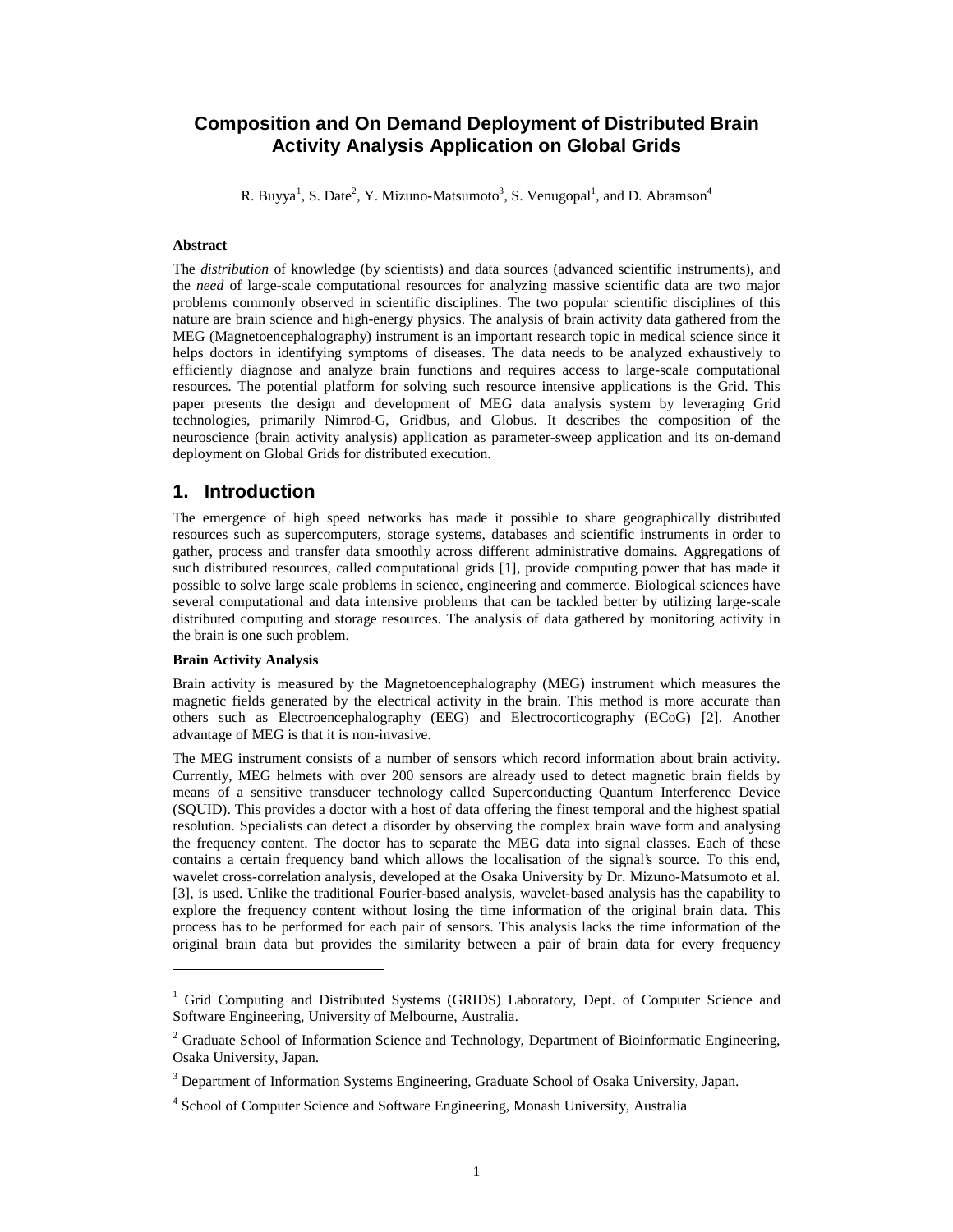spectrum. By focusing on a spectrum, one could track a signal that is within the spectrum. This enables mapping of brain activity to patient behaviour and is useful to diagnose several diseases.

However, there are certain problems with MEG. Due to the high cost of equipment and the required shielding against stray magnetic fields, there are only limited numbers of MEG instruments around the world. Plus, the instrument generates a huge amount of data, all of which are not analysed due to of lack of computing resources. For example, a 64-sensor MEG instrument would produce 0.9GB of data over a period of an hour. Such a task generates 7,257,600 analysis jobs and would take 102 days on a commodity computer with a PentiumIII/500MHz processor and 256MB of memory. Proper recovery of the patient depends on the results being available as soon as possible so that the doctor can start the drug regimen in the shortest possible time. While it is possible to use a supercomputer to analyse the brain data, every medical facility cannot be expected to have access to such a machine. Also, access to a much larger pool of resources and consequently, larger amounts of computational power is possible if the application can be deployed on the Grid. Furthermore, there is also the advantage that the medical data can be shared easily among the partnering doctors.

The rest of the paper is organized as follows: Section 2 presents related work. Section 3 describes the flow diagram for the analysis. Section 4 describes the architecture for the execution. Section 5 explains the process of grid-enabling this application. The scheduling experiments and the results of those are detailed in Section 6 and the final section summarizes the paper along with suggestions for future works.

## **2. Related Work**

There are number of paradigms and platforms, such as message passing (using MPI[4] or PVM[5]), for developing and executing parallel applications on distributed systems. However, using such programming paradigms/platforms for creating parallel/distributed applications involve significant software engineering effort. These approaches are effective for tightly coupled systems such as MPP (Massively Parallel Processing) machines or on loosely coupled but controlled systems such as clusters. The inherent challenges in grid computing environments such as the load volatility, high network latencies and high probability of failure of individual nodes make it difficult to adopt a programming approach which favours tightly coupled systems. Parameter sweep model of computation is considered to be ideal as it allows the composition of applications for distributed execution just by parameterising their input data files and they can be easily deployed on Global Grids using grid scheduling systems such as Nimrod-G [6]. The Grid enabling of this application as a parameter sweep application, as described in this paper, took about 3 weeks of effort whereas a parallel implementation [2, 7] using MPICH-G [8] consumed over 6 months of development effort.

There have been various efforts in Grid-enabling different applications. They include AppLeS parallel tomography [9], FightAIDS@Home [10] and Cactus[11]. AppLeS approach for Grid enabling applications involves the development of an application-specific scheduler whereas our work separates the task of *composition* of application for processing on the Grid from the *scheduling* system. That means, for a number of applications with the same processing model, we can utilize the same scheduling system for deploying them on Global Grids. FightAIDS@Home is based on the Entropia's distributed computing network and the Scripps Research Institute's docking application. In this system, volunteers need to download Entropia's screen saver program that runs in the background on the volunteer computer. The volunteer PC contacts the Entropia server to download the data to perform docking. When docking on an assigned data is completed, it uploads the results to the server. This execution model is different from our model where the scheduler (Nimrod-G) assigns the work to computers that are available and initiates the execution. Cactus is a framework for the numerical solution of Einstein's equations and it is Grid enabled by implementing it as an MPI application.

# **3. NeuroGrid Analysis Model**

The NeuroGrid project aims to convert the existing brain activity analysis application into a parameter sweep application for executing jobs which perform wavelet cross-correlation analysis for each pair of sensors in parallel on distributed resources. The jobs are both computationally and data intensive. Also they are independent of each other thus making them perfect for being composed as parameter sweep application. The flow diagram for distributed analysis of brain activity is shown in Fig 1.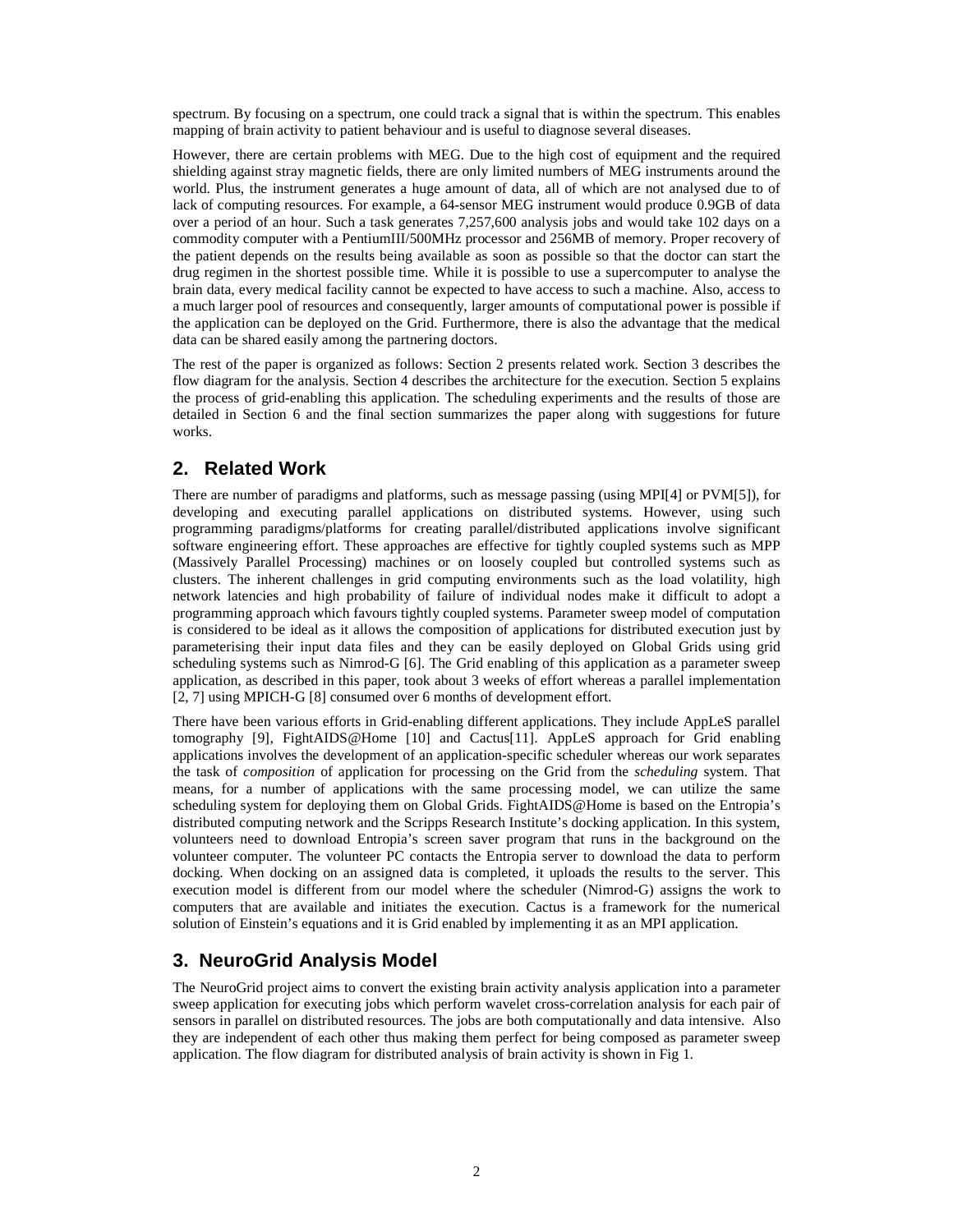

**Fig. 1: The Neuro Grid Analysis Model.**

The medical staff who is dealing with the diagnosis orders a MEG scan of the patient's brain (step 1). The request is sent to the instrument which takes a MEG scan and collects data about the activity in the brain (step 2). This data is then collated and presented to the Grid Resource Broker for analyzing on the Grid (step 3).The broker discovers the resources and looks up in the Grid Market Directory for the corresponding service costs associated with those resources. Using the user-defined QoS (Quality-of-Service) parameters, two of which are the deadline and the budget, the scheduler distributes the jobs based on the optimization method chosen. The optimization method could be one of the three: cost, time or cost-time. The data and the analysis code are dispatched to the remote node and the results collected (steps 4 and 5).



**Fig. 2: Architecture for Brain Activity Analysis on the Grid.**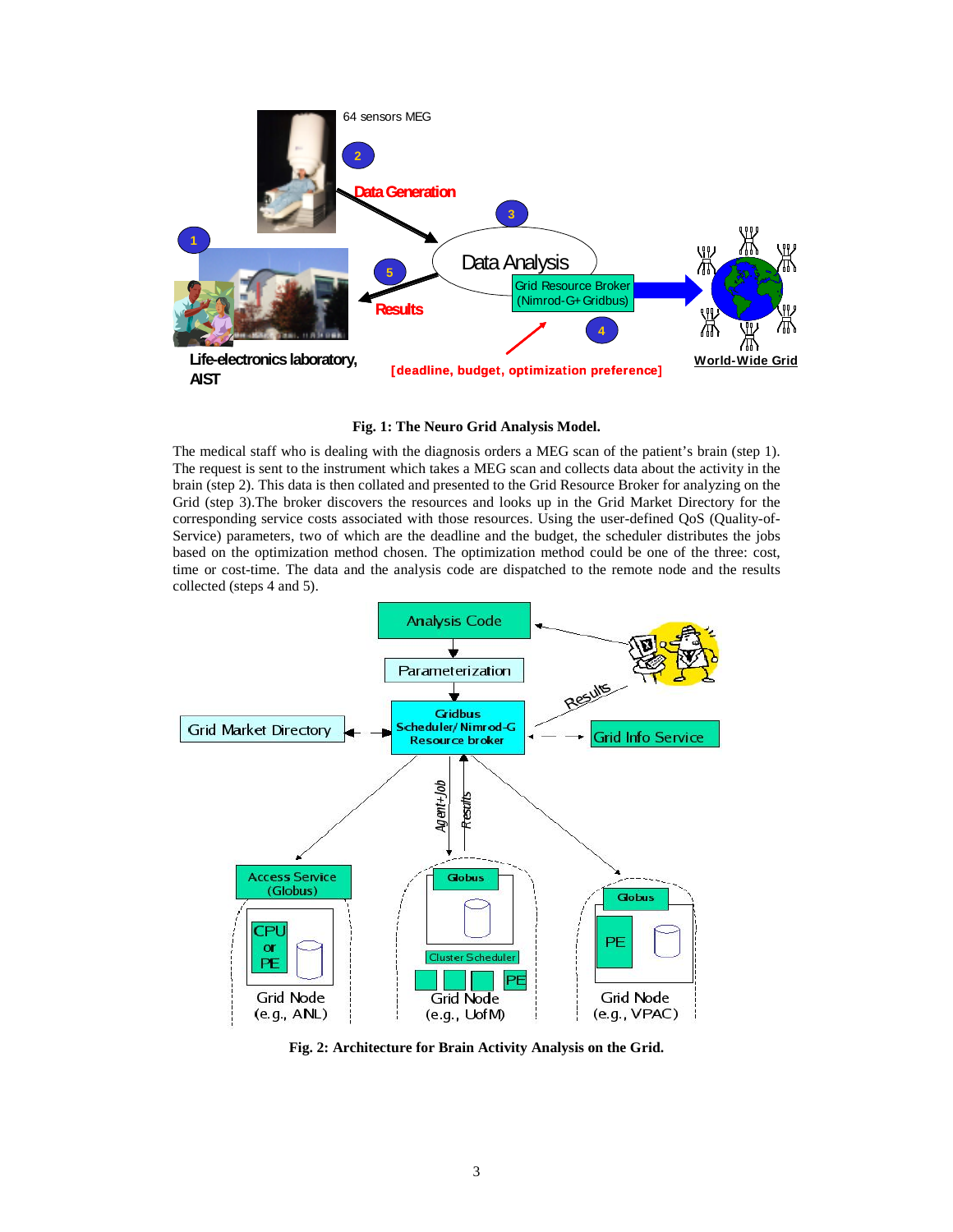### **4. Architecture**

The architecture followed in this project is shown in Fig. 2. It consists of brain activity analysis application, parameterization tools (Nimrod-G parameter specification language), resource broker (Nimrod-G with Gridbus scheduler), grid market directory (Gridbus GMD), and low-level grid middleware (Globus[12]). The resources are Grid-enabled using Globus software deployed on them. The application has been Grid enabled by composing it as a parameter sweep application using the Nimrod-G parameter specification language. The GMD has been used as a register for publication of resource providers and services.

### **4.1 Analysis Code**

The analysis code was developed by the Cybermedia Centre, Osaka University, Japan. The raw data obtained from the sensors in the MEG instrument is analysed in two phases as shown in Fig 3. In the first phase, the raw data from the brain goes through wavelet transform operation. This phase gives the time-frequency data of the output. In the next phase, cross-correlation analysis is performed for each pair of wavelet transforms. This output displays the similarity between a pair of brain data for every frequency spectrum. By focusing on a specific frequency spectrum, the sensor that first detected the signal with that focusing spectrum can be localized. This means that the path of a signal can be found as it travels through the brain. The code was written in C and is highly portable. We have been able to compile it for different platforms such as PC/Linux, Sun/Solaris, SGI/Irix and DEC/Alpha.



**Fig. 3: Wavelet cross-correlational analysis.**

### **4.2 Grid Resource Broker and Scheduler**

For executing our application on the Grid, a combination of the Nimrod-G [6] resource broker developed using the Globus [12] middleware and our own Gridbus scheduler was used. The Nimrod-G resource broker identifies the user and application processing requirements and selects the combination of Grid resources in such a way that the user requirements are met. It performs resource discovery, selection, and dispatching of MEG jobs to remote resources. It also starts and manages the execution of jobs and gathers the results back at the home node. The following components of Nimrod-G have been used in our experiments:

- a persistent task farming engine;
- a grid explorer for resource discovery.

The Gridbus scheduler developed as a plugin scheduler for Nimrod-G has been used instead of the default Nimrod-G scheduler since it has been designed to utilise the Grid Market Directory (GMD) [13].The default Nimrod-G scheduler calculates the processing cost based on the CPU time that is used to execute a job on a remote node. To support the notion of application services and pricing based on AO (Application Operation) instead of vanilla CPU service, the GMD already allows the GSPs (Grid Service Providers) to publish application services along with their AO service price. An AO service price describes how much it costs to execute an application once on a remote host regardless of the amount of resources it takes. The Gridbus scheduler has been enabled to utilise the GMD services and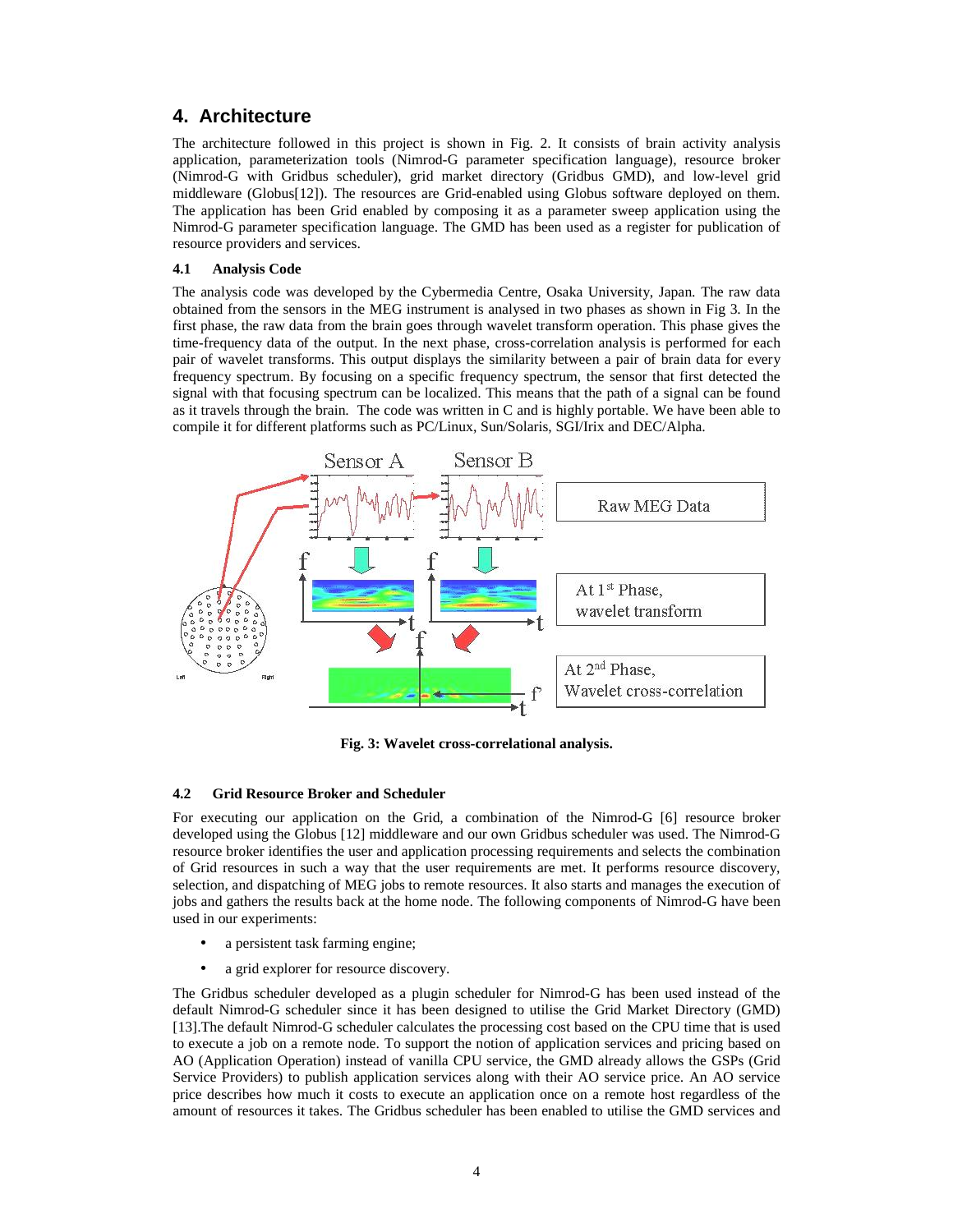perform resource allocation based on AO cost model. In this model, the user is charged a price for execution of each job on the resource. Thus, the resource owner may offer the application as a service and charge a fixed price for executing it. By periodically updating the resource information from the GMD, the Gridbus scheduler ensures that the scheduling is done based on the most recent cost-price for the resources.

The Gridbus Scheduler implements three algorithms: cost minimization, time minimization and costtime optimization. All three algorithms are constrained by two parameters: the deadline by which the experiment is required to complete and the budget that the user has. Time minimization tries to execute the project within the shortest time while keeping within the budget. Cost minimization tries to complete the execution with the least cost while keeping to the deadline. Cost-time optimization gives jobs to the cheapest servers but performs time optimization among those. Cost-time optimization was only simulated until recently and it has been implemented for the first time in the Gridbus Scheduler. More information about these scheduling algorithms can be found in [14, 15].

### **4.3 Grid Market Directory**

The Grid Market Directory (GMD) [13], developed by the Gridbus project in the University of Melbourne, allows service providers to publish their services along with the costs associated with them. The consumers will be able to browse the GMD to identify services that meet their requirements. The GMD is developed using standard Web services technologies such as SOAP (Simple Object Access Protocol) and XML(eXtensible Markup Language) therefore it can be queried by other client programs. To provide with an additional layer of transparency, a client API (Application Programming Interface) has been provided that could be used by programs to query the GMD without the developers having to concern themselves with details of SOAP. The GMD infrastructure was used to maintain a registry of participants along with the details of their contributed resources as part of the Global Grid Testbed [16] collaboration. The Gridbus scheduler interacts with the GMD to discover the testbed resources and their high-level attributes such as access price.

## **5. Grid-enabling the Application**

The existing analysis code was composed as a task-farming, parameter sweep application for execution on grids using the Nimrod-G parameter specification language[6]. The Nimrod-G farming engine and dispatcher along with Gridbus scheduler is used for deploying and processing it on Global Grids.

The brain activity analysis software suite, developed at the Cybermedia Centre at Osaka University, consists of two separate programs. The first, *raw2wavelet*, is a program that performs wavelet transform over the raw data and the second, *wavelet2cross,* is a program that does the cross-correlation between the wavelet transforms. A job consists of executing these two programs in sequence for a pair of unique sensors and for a particular offset. For 64 sensors and an offset ranging over 0 to 29,750, this would generate (64\*63)/2 \* 29750 jobs. Although this application contains numerous jobs, each individual job is fine-grained in nature--in certain data scenarios it can be less than a minute. The overhead associated with initiating each task on a separate node and collecting its results after it finished execution would have radically decreased the efficiency of distributed execution. So, coarse grained jobs had to be created by grouping the fine-grained jobs so that the computation to I/O ratio would work in favour of distributed analysis. For this purpose, a meta-program (*metameg*) was written that would perform pairwise analysis for all sensors for a particular range of offsets. The entire temporal shift region was divided into offset ranges. A job would consist of performing analysis over a temporal shift range for all the sensors. The pseudo-code for this meta job program, called metameg, is listed in Fig 4.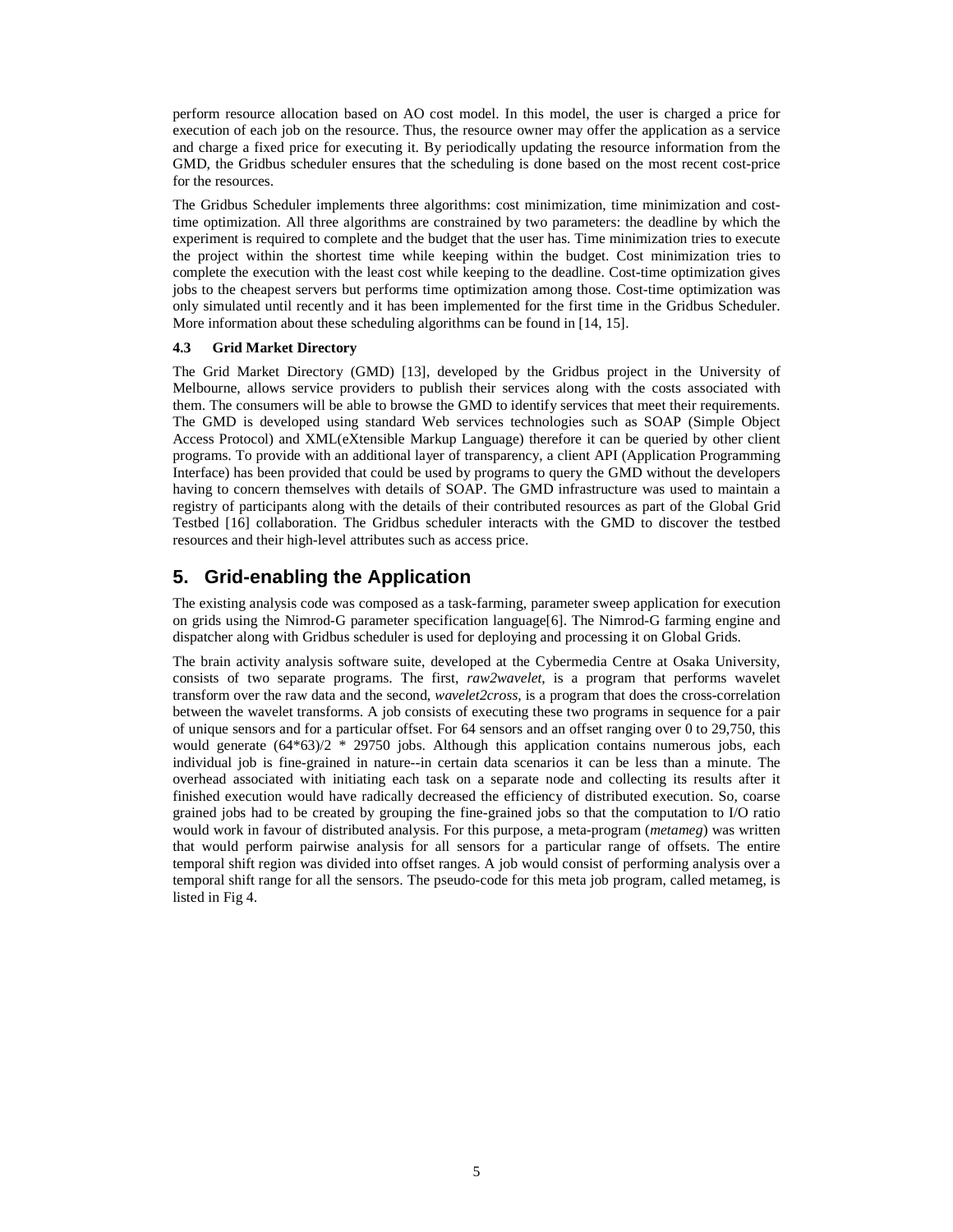```
For time_offset from time_t1 to (time_t1+ time_offset_step)
begin
    For sensor_A from 1 to max_sensors
    begin
        For sensor_B from 1 to max_sensors
         begin
                if sensor_A NOT EQUALS sensor_B then
                begin
                     Execute raw2wavelet sensor_A sensor_B time_offset meg_ data_path
                     Execute wavelet2cross sensor_A_output sensor_B_output
                end
         end
    end
end
```
#### **Fig. 4: Pseudo-code for meta program.**

The variable **time offset step** decides the size of the meta job as it divides the offset range into regions. If it is 1, then a job is the wavelet cross-correlation analysis for all sensors for one particular offset. If it is same as the limit of the temporal shift region (i.e. maximum offset), then it represents an aggregation of all the jobs. As the size of the meta job increases, the number of jobs generated decreases according to the following equation:

$$
Meta Job Size = \frac{Maximum \ offset}{No \ of \ Meta \ Jobs \ for \ Grid \ Analysis}
$$

The executables of the three programs that represented the analysis code (metameg, raw2wavelet, and wavelet2cross implemented in C language) were small in size and hence easily transferable at runtime if the code is not deployed on remote resources. Each meta job requires the full raw data captured by all (64) sensors. However, transferring this raw data, over 24MB, to each remote node during the execution any job would constitute a significant I/O load over wide-area networks. Unless an analysis is carried out on a MEG data with few sensors generating small amount of data, it is preferable to prestage the entire raw dataset at each node. We also had to change the meta program (metameg) and the raw data to wavelet conversion (raw2wavelet) program to enable access to data on a path on the remote node.

A Nimrod-G plan for the SPMD (single program and multiple-data) style execution of the above analysis operation as parametric execution is shown in Fig. 5. As the Grid comprises of heterogeneous resources with different architectures, we have compiled the analysis suite for different architectures and renamed the executables with an extension same as the OS name. That means, any reference to the program with .\$OS in the plan file indicates that the Nimrod-G broker is able to select the correct executable depending on the target architecture automatically at runtime. \$HOME represents the home directory of the user at the remote node and the directory \$HOME/alphawave is where the brain data is stored on the remote machine.

The output of the each pair-wise analysis is represented in image data, which can be further studied using a visualization program jointly developed by the Osaka University and NEC, Japan. All the output files of meta job are grouped (archived using the tar command) and transferred back to the remote node.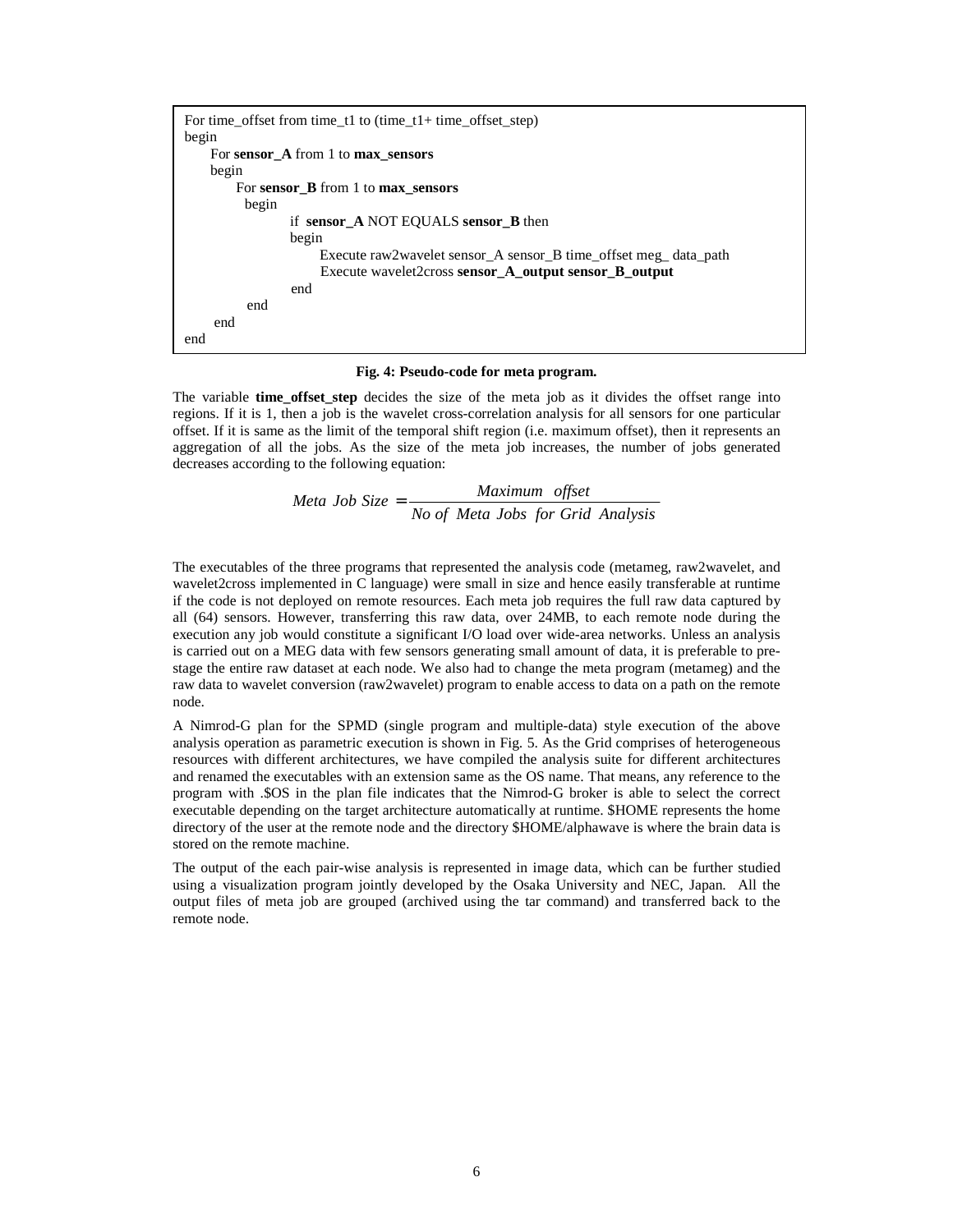```
parameter meg_sensors_count label "no. of MEG sensors" integer default 64;
parameter offset_max = 29750;
parameter MetaJobSize label "time_offset step size" integer default 10;
parameter time_offset label "MEG Data Temporal Region Shift" integer range from 0 to offset_max step
MetaJobSize;
task nodestart
         # copy meg_data.tar node:$HOME/alphawave
        copy raw2wavelet.$OS node:raw2wavelet
         copy wavelet2cross.$OS node:wavelet2cross
         copy metameg-data-path.$OS node:metameg
endtask
task main
         node:execute ./metameg-data-path $time_offset $MetaJobSize $meg_sensors_count $HOME/alphawave
         node:execute $HOME/tar cvf output.tar *.asc *.ppm
         copy node:output.tar output.tar.$jobname
endtask
```
**Fig. 5: Plan file for brain activity analysis on the Grid.**

# **6. Application Deployment and Evaluation**

The brain activity analysis was demonstrated at SC 2002 held in Baltimore, USA. We used the resources provided by the SC2002 Global Grid Testbed Collaboration [16], which we were part of, plus those of the World Wide Grid[14] (see Fig. 6) to schedule analysis jobs on globally distributed resources. After the SC 2002 conference, most of the resources that were part of this testbed have discontinued their participation as the original objective has been achieved. This illustrates the ever changing nature of collaborations on the Grid. Different organisations are able to come together and share their resources to achieve an objective and thus create virtual organizations[17].



**Fig. 6: Brain Activity Analysis at the HPC Challenge Demo @ SC 2002.**

However, at the time of writing this paper (at the end of January 2003), we continued to have access to some of the testbed resources. We utilised these resources for our analysis experiments whose results are reported in this paper. The list of machines that we have used to carry out our experiments is shown in Table 1.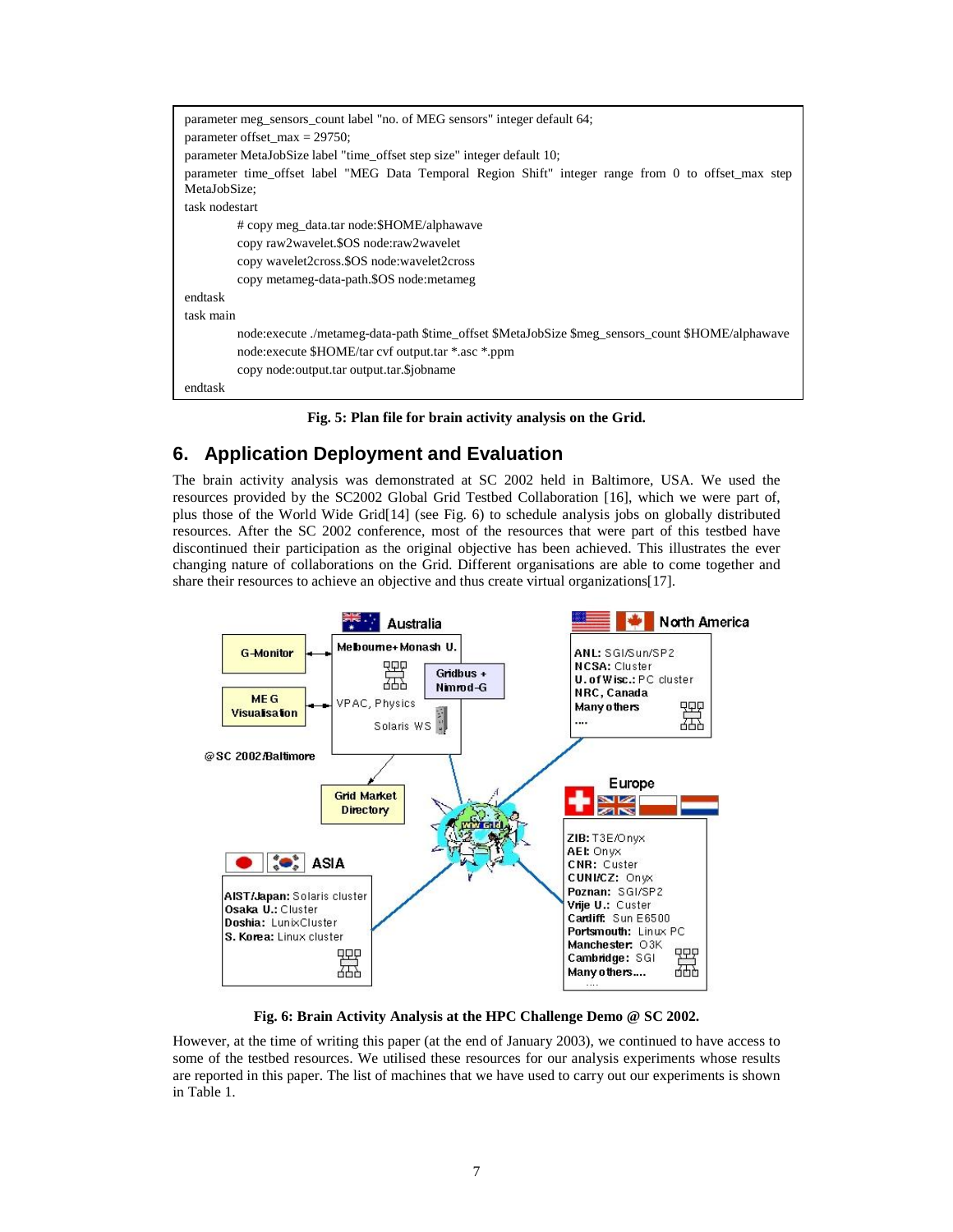| Organization                              | Node details (Architecture, No. of<br><b>Nodes, Hostname)</b> | Cost Per CPU-sec<br>(G\$)   |
|-------------------------------------------|---------------------------------------------------------------|-----------------------------|
| N <sup>*</sup> Grid Project Korea         | Linux Cluster, 24 nodes<br>node1001.gridcenter.or.kr          | 3                           |
| Vrije Universiteit, Netherlands           | Linux Cluster, 144 nodes (32<br>available), fs0.das2.cs.vu.nl | $\mathcal{D}_{\mathcal{L}}$ |
| N <sup>*</sup> Grid Project Korea         | Linux Cluster, 16 nodes,<br>node2001.gridcenter.or.kr         |                             |
| Osaka University, Japan                   | Linux Cluster, 2 nodes,<br>datel.ics.es.osaka-u.ac.jp         |                             |
| Uni. of<br>Dept. of Physics,<br>Melbourne | Linux, <i>broker</i> machine,<br>lem.ph.unimelb.edu.au        | $\Omega$                    |

### **Table 1: Grid resources utilised during the Brain activity analysis experiment.**

In Table 1 G\$ stands for Grid dollars, the unit that was used to measure the cost of computation on a machine on the Grid. G\$ can be thought of as tokens that are allocated for each execution. However, the Grid node access cost in G\$ is made out artificially and aimed at reflecting the differentiated pricing for services similar to the real world marketplace. For example, pricing the user owned resources lower than the external resources to encourage the higher utilization of local resources. The experiments were carried out on Thursday,  $30<sup>th</sup>$  of January 2003, from 10:00 a.m. to 1:00 p.m. AEDT. The three scheduling algorithms were tried out and their results tabulated. The experiment was performed for two sensors, maximum offset of 100 and meta-job size of 1 which produced 100 jobs. All experiments were started with: Deadline = 2hrs, Budget = 1990 Grid \$. The summary of the results of these experiments is shown in Table 2.

| <b>Scheduling</b><br><b>Strategy</b> | <b>Time</b><br><b>Start</b><br>(ST) | Completion<br>Time<br>(CT) | <b>Elapsed Time</b><br>$(CT-ST)$ | <b>Budget</b><br><b>Utilised (G\$)</b> |
|--------------------------------------|-------------------------------------|----------------------------|----------------------------------|----------------------------------------|
| Time                                 | $10:00$ a.m.                        | $10:29$ a.m.               | 29 mins.                         | 399                                    |
| Cost                                 | $10:35$ a.m.                        | $11.54$ a.m.               | 79 mins.                         | 204                                    |
| Cost-Time                            | $12:10$ p.m.                        | 12.52 p.m.                 | 42 mins.                         | 330                                    |

#### **Table 2: Summary of experiment statistics.**

A snapshot of scheduling and number of jobs that were actively running at different times can be found in our technical report [18]. In the time minimization scheduling, the scheduler makes use of all the resources to ensure that the experiment completes in the fastest possible time. Most of the jobs were executed by the fastest machine (fs0.das2.vu.nl). However, it was also not the cheapest machine and so, the cost of computation increased. In cost minimization scheduling, most of the load is borne by the one of the cheapest machines (date.ics.es.osaka-u.jp). In cost-time optimization scheduling, most of the computation was handled by the cheapest nodes (node1001.gridcenter.or.kr and date1.ics.es.osakau.jp). But, initially as these two were busy, the scheduler allocated the maximum number of jobs to the expensive machines. As the availability of the other two improved, the share of jobs given to the costly machines decreased as jobs were moved to the cheaper resources.

The results of our scheduling experiments show that it is feasible to conduct the analysis using the parameter sweep model of distributed computing. Furthermore, this approach allows medical personnel to determine the pace of the analysis based on the urgency of their requirements. If the urgency is low, for example, the analysis might be conducted as a part of a study or for a report, then it is possible to reduce expenditure by using cost-optimization and a relaxed deadline. However, if the results are required in the shortest possible time, then the analysis can be performed using time optimization algorithm.

The visualization of wavelet analysis results of selected sensors is shown in Fig.7 using the wavelet viewer. The viewer also has the ability to invoke wavelet analysis module on the local machine if the results corresponding to the selected sensor are not available. Wavelet analysis decomposes the frequency components of original data over the time. This is the reason why this analysis is promising in comparison with other frequency analysis such as Fourier. Most of traditional analysis methods for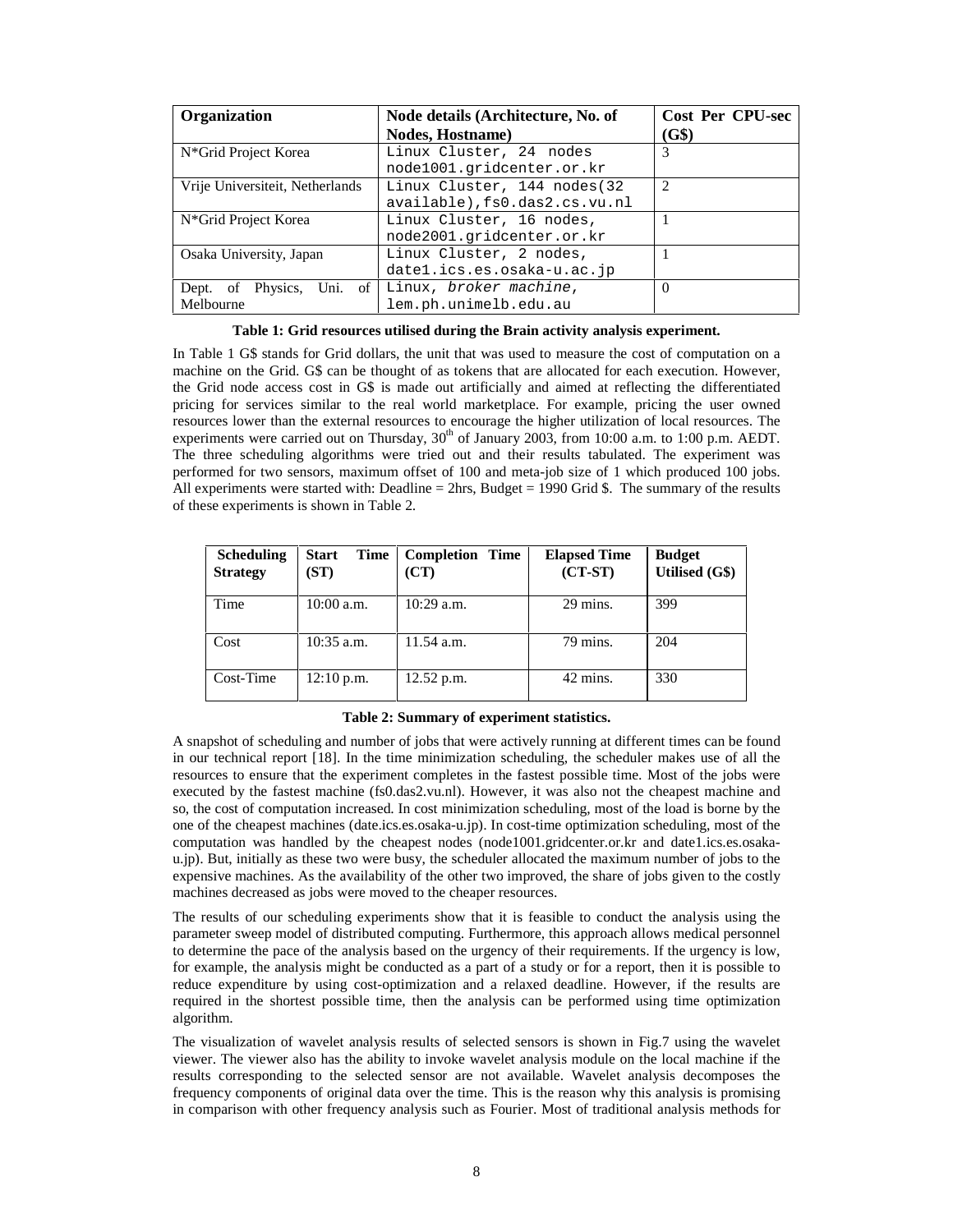the analysis of brain function loses the time information of the original data. Therefore, medical doctors had much difficulty in investigating the change in frequency of MEG data over the time. The visualization was performed so that maximum value of the results is visualized as red, while minimum value of the results is visualized as blue. It is expected that medical doctors can get the intuitive understanding of results at a glance.



**Fig. 7: Visualisation of wavelet analysis results for selected sensors. The numbers within oval shape diagram indicate the sensor number.**

# **7. Conclusion and Future Work**

As the new generation of medical instruments turns out to be more precise and accurate, the medical field will sooner or later have to find the means to deal with large volumes of data generated by them. Grid computing can satisfy their needs for a large amount of processing power but would have to deal with issues of tight deadlines, small turnaround time, consistency in performance, and reliability of computation before any large scale adoption. The economy based approach of processing brain activity data as illustrated in this paper would help in enforcing QoS requirements of medical applications and hence would enable adoption of Grid technologies by the bio-instrumentation field.

It has been observed that Grid enabling the application using message passing model (MPI) took significantly more time develop when compared to the approach described in this paper as explicit parallelisation of application using MPI as master-worker application requires more effort. Hence, it can be safely said that the application developed and deployment time was reduced considerably by adopting parametric model for distributed execution of brain activity analysis application. Additionally, the approach presented in this paper offered QoS based deployment of analysis jobs on Global Grids.

In the future, it is planned to implement the grouping of jobs at the broker level to obviate the need of developing a mechanism for creating meta-jobs (coarse-grained jobs) at user-level. This also enhances the utilization of *large data* files that are common to many jobs and reduces the communication cost.

## **Acknowledgement**

We would like to thank participants of the SC2002 Global Grid Testbed Collaboration for providing us access to the resources that have made large scale experiments possible.